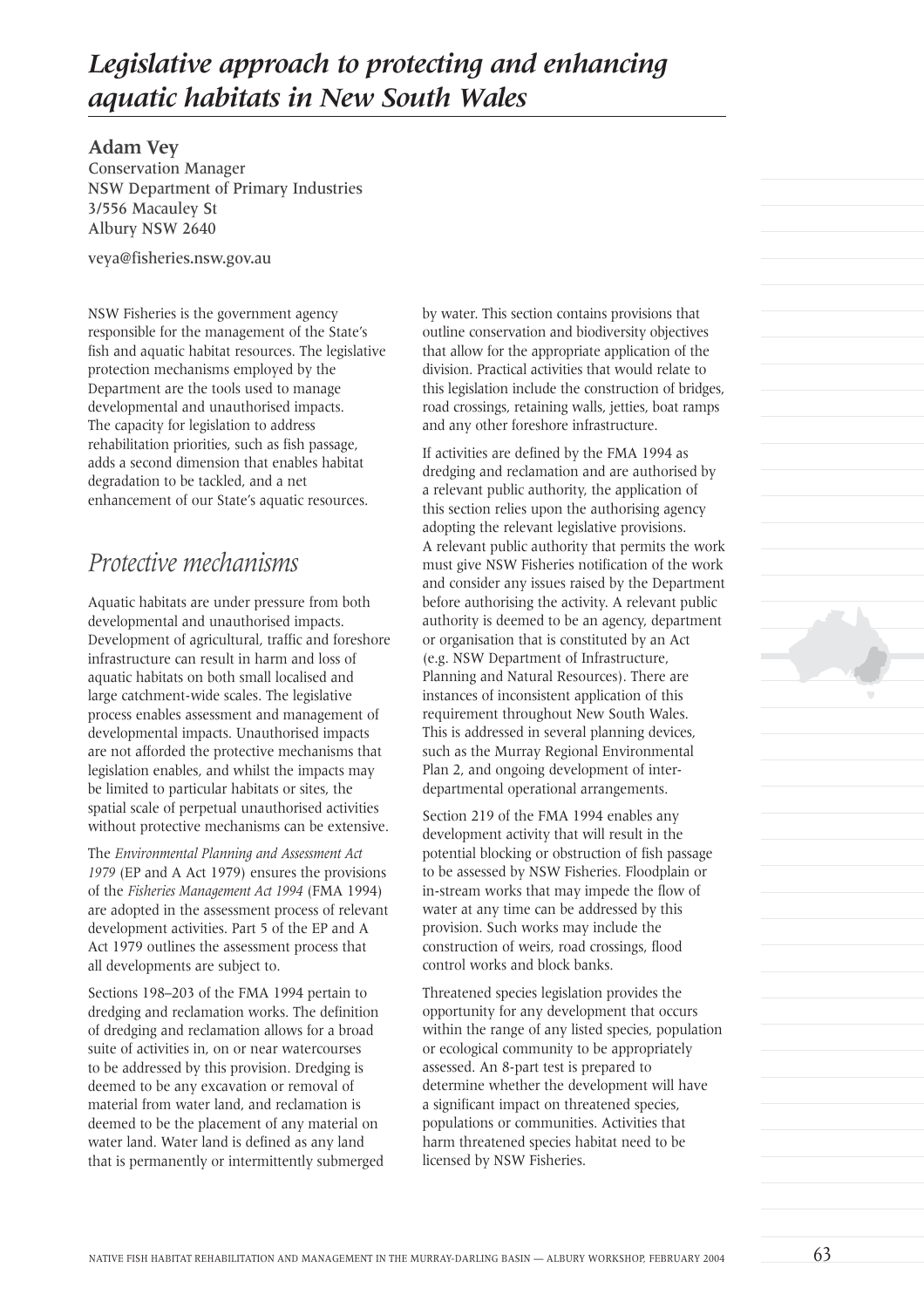Once legislation allows an environmental assessment to be conducted, mitigative techniques can be imposed to ensure impacts on aquatic habitats are minimised or prevented. A 'no net loss' of habitat policy is adopted when designing mitigative measures. Multiple tools can be employed such as exclusion zones, seasonal restrictions, trigger point monitoring and compensatory actions. The techniques that are employed are adaptive precautionary practices that are developed for the particular activity and the nature of the relevant aquatic habitat.

When mitigative techniques are not able to adequately restrict the immediate and long-term impacts on aquatic environments, mitigative offsets of a compensatory nature can be employed. To maintain a 'no net loss' principle, certain habitat rehabilitation activities at either the subject site or another location can be employed. Retrospective rehabilitation may include riparian enhancement, in-stream habitat enhancement (resnagging), fish passage restoration or strategic funding of large-scale offset strategies. This concept of habitat rehabilitation is employed to halt degradation and remediate aquatic ecosystems to achieve a net gain in available habitat.

The legislation pertaining to dredging and reclamation, fish passage, and threatened species carries penalties to maintain a compliance function. These sections are employed to manage unauthorised impacts on aquatic habitats.

The dredging and reclamation and fish passage provisions carry functions that require a permit to be issued and establish it an offence to conduct activity without such authority.

The FMA 1994 allows for the protection of spawning habitats of certain fish. This mechanism is designed to protect gravel beds of spawning salmonid species, but it is proposed to expand this section's capacity to afford similar protection to woody debris and vegetation substrates that are used by native species for spawning.

#### **Scenario 1: Corowa road bridge construction**

The construction of the Corowa road bridge involved the establishment of in-stream infrastructure (bridge piles) and the clearing of large amounts of riparian and floodplain vegetation for the bridge approaches (**Figure 1**). During the construction of the in-stream piles, potential impacts on the aquatic environment of the River Murray were managed through the development of construction techniques that minimised sediment disturbance. This included limiting the duration of in-stream activity and avoiding any complicated de-watering activities. The timing of the works was designed to coincide with low regulated flow in the river so as to minimise the mobilisation and distribution of any sediment.



Figure 1. Corowa bridge site (October 2003)